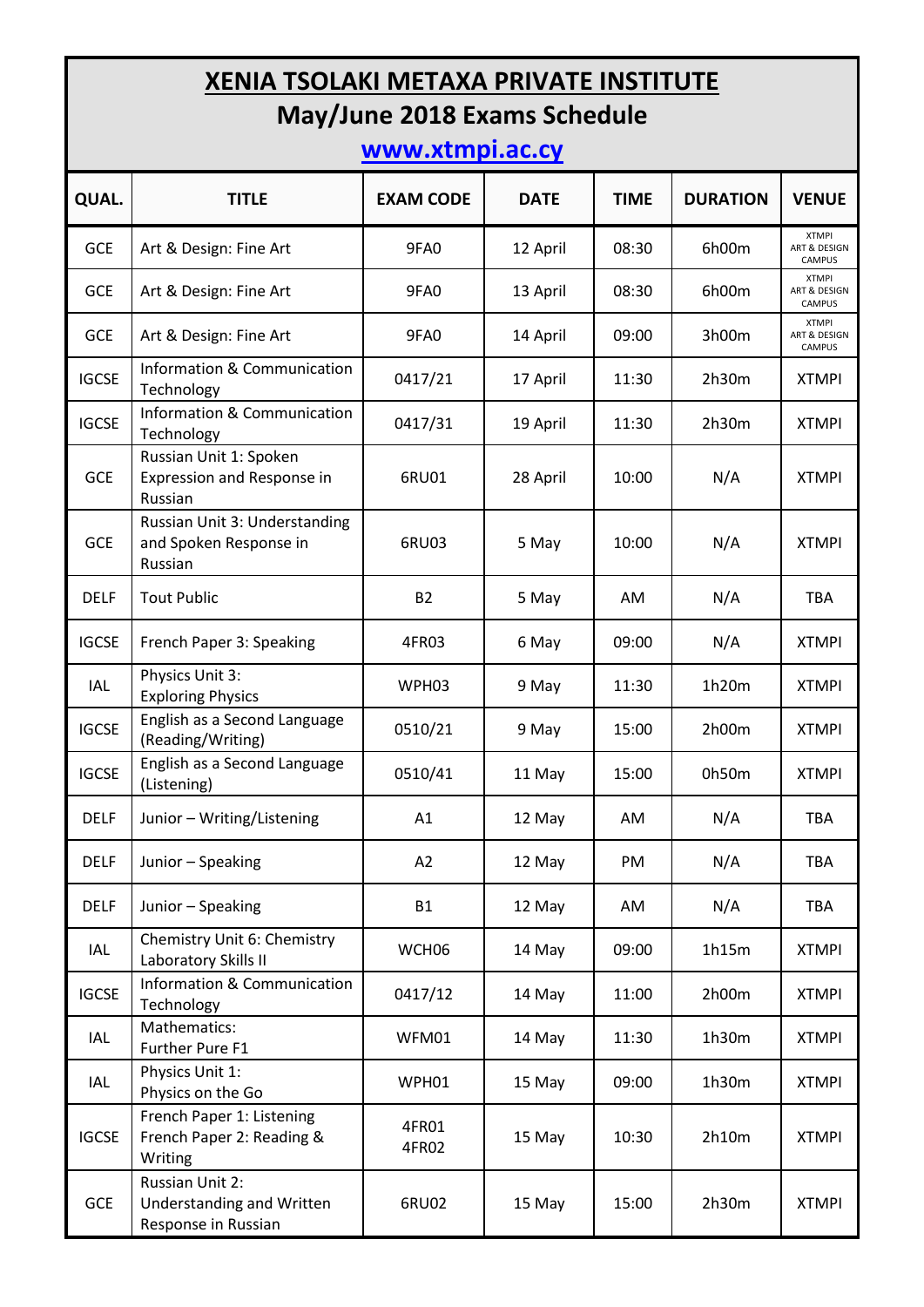| <b>IGCSE</b> | <b>Chemistry Paper 1</b>                                                                                                | 4CH0/1C        | 17 May  | 10:30 | 2h00m | <b>XTMPI</b> |
|--------------|-------------------------------------------------------------------------------------------------------------------------|----------------|---------|-------|-------|--------------|
| <b>IAL</b>   | Physics Unit 2:<br>Physics at Work                                                                                      | WPH02          | 18 May  | 09:00 | 1h30m | <b>XTMPI</b> |
| <b>DELF</b>  | Junior - Speaking                                                                                                       | A1             | 19 May  | PM    | N/A   | <b>TBA</b>   |
| <b>DELF</b>  | Junior - Writing/Listening                                                                                              | A2             | 19 May  | AM    | N/A   | <b>TBA</b>   |
| <b>DELF</b>  | Junior - Writing/Listening                                                                                              | <b>B1</b>      | 19 May  | AM    | N/A   | <b>TBA</b>   |
| <b>GCE</b>   | Art & Design: Photography                                                                                               | 7206           | 23 May  | 08:30 | 5h00m | <b>XTMPI</b> |
| IAL          | Greek Unit 1:<br>Understanding and Written<br>Response                                                                  | WGK01          | 23 May  | 09:00 | 2h30m | <b>XTMPI</b> |
| IAL          | Mathematics:<br>Core Mathematics C12                                                                                    | WMA01          | 23 May  | 09:00 | 2h30m | <b>XTMPI</b> |
| <b>GCE</b>   | Media Studies:<br><b>Written Paper</b>                                                                                  | 7571/W         | 23 May  | 10:30 | 2h30m | <b>XTMPI</b> |
| GCE          | <b>Statistics 1B</b>                                                                                                    | SS1B           | 23 May  | 10:30 | 1h30m | <b>XTMPI</b> |
| GCE          | Art & Design: Photography                                                                                               | 7206           | 24 May  | 08:30 | 5h00m | <b>XTMPI</b> |
| <b>IGCSE</b> | Mathematics A:<br>Paper 3 (Higher Tier)                                                                                 | 4MA0/3H        | 24 May  | 10:30 | 2h00m | <b>XTMPI</b> |
| <b>GCE</b>   | Art & Design: Photography                                                                                               | 7206           | 25 May  | 08:30 | 5h00m | <b>XTMPI</b> |
| <b>GCE</b>   | Literature in English                                                                                                   | 9695/51        | 29 May  | 15:00 | 2h00m | <b>TBA</b>   |
| <b>GCE</b>   | Literature in English                                                                                                   | 9695/61        | 31 May  | 15:00 | 2h00m | <b>TBA</b>   |
| IAL          | Mathematics:<br>Further Pure F2                                                                                         | WFM02          | 6 June  | 09:00 | 1h30m | <b>XTMPI</b> |
| <b>IGCSE</b> | Mathematics A:<br>Paper 4 (Higher Tier)                                                                                 | 4MA0/4H        | 7 June  | 10:30 | 2h00m | <b>XTMPI</b> |
| IAL          | <b>Accounting Unit 2:</b><br><b>Corporate and Management</b><br>Accounting                                              | WAC12          | 8 June  | 11:30 | 3h00m | <b>XTMPI</b> |
| IAL          | Chemistry Unit 5: General<br>Principles of Chemistry II -<br><b>Transition Metals and Organic</b><br>Nitrogen Chemistry | WCH05          | 12 June | 11:30 | 1h40m | <b>XTMPI</b> |
| <b>IGCSE</b> | <b>Chemistry Paper 2</b>                                                                                                | 4CH0/2C        | 13 June | 10:30 | 1h00m | <b>XTMPI</b> |
| <b>GCE</b>   | Statistics 2                                                                                                            | <b>SS02</b>    | 13 June | 10:30 | 1h30m | <b>XTMPI</b> |
| IAL          | Greek Unit 2:<br>Writing and Research                                                                                   | WGK02          | 14 June | 11:30 | 3h00m | <b>XTMPI</b> |
| <b>GCE</b>   | Statistics 3                                                                                                            | <b>SS03</b>    | 15 June | 15:00 | 1h30m | <b>XTMPI</b> |
| <b>IGCSE</b> | German Paper 1: Listening<br>German Paper 2: Reading and<br>Writing                                                     | 4GN01<br>4GN02 | 18 June | 10:30 | 2h10m | <b>XTMPI</b> |